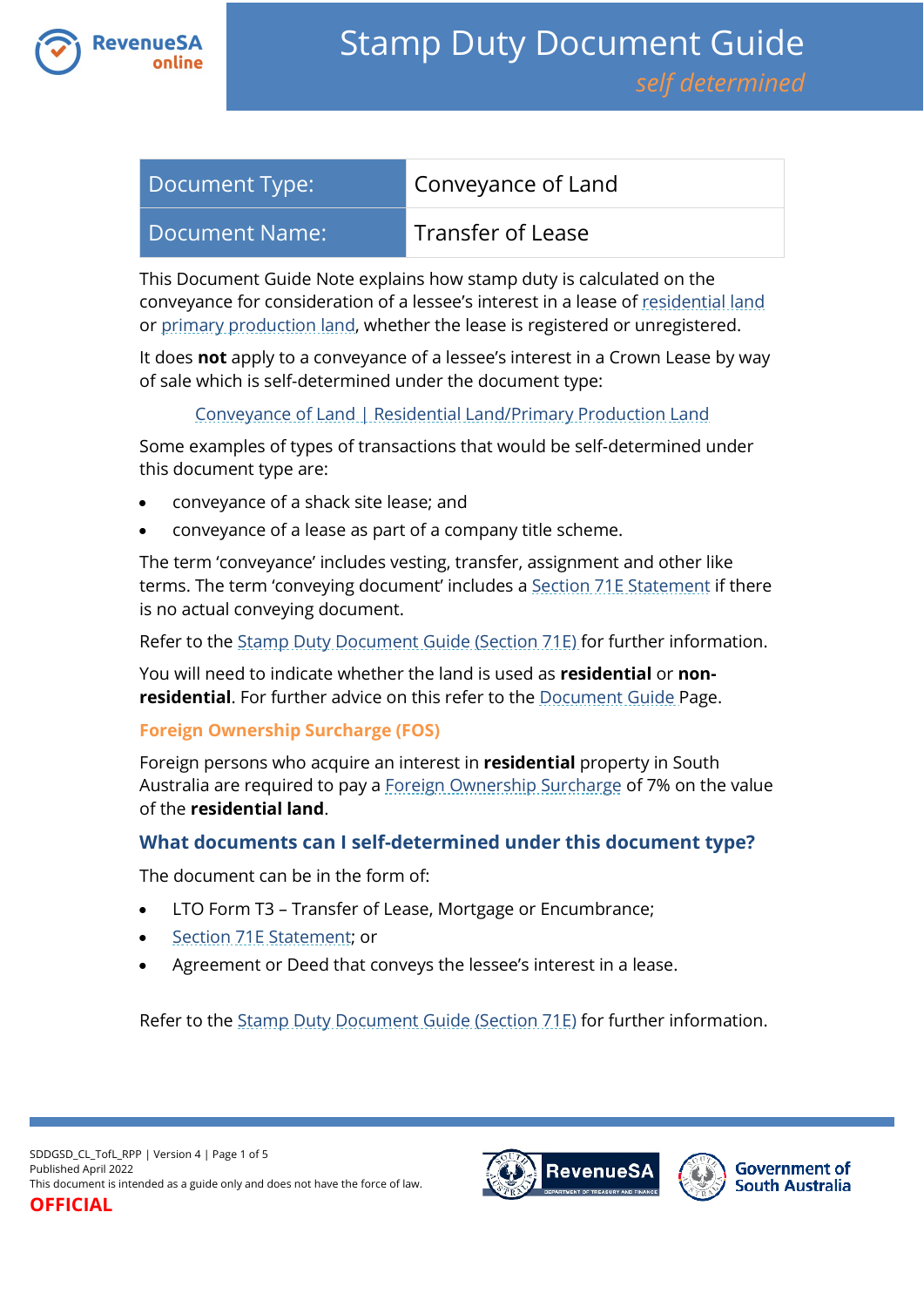

# **What types of transactions can I self-determine under this document type?**

A conveyance of a lessee's interest in a lease of residential land or primary production land (or any of the [four](https://www.revenuesa.sa.gov.au/stampduty/real-property-land#NotQualifyingLand) specific types of vacant land) is deemed **suitable** for self-determination under this document type where:

- there is consideration or no consideration passing between the parties; and
- the document conveys the lessee's interest in the lease and other property (if any) and no other document exists.

The document can be self-determined under this type regardless of whether:

- the parties are related or unrelated; and/or
- a full or fractional interest is being conveyed.

## The following similar transactions cannot be self-determined under this document type:

If the document conveys the lessor's interest in the lease pursuant to a sale of residential land or primary production land, refer to the document type:

Adjudged | Transfer of Lease – [Pursuant to Conveyance of Land](https://www.revenuesa.sa.gov.au/stampduty/stamp-duty-document-guide/self-determined/adjudged/sddgsd_a_tofl)

# **What evidence do I need to retain for audit purposes?**

For audit purposes, you will need to retain the following documentation either in paper form or electronic form:

- a copy of the documents;
- evidence that a stamp duty determination has been made (i.e. Certificate of Stamp Duty, Document ID or stamped document);
- evidence of the market value of the property as at the date of conveyance where the parties are related or a fractional interest is being conveyed; and
- a copy of the contract for sale and purchase (if applicable).

# **What Section(s) of the** *Stamp Duties Act 1923* **applies?**

- Section 15A
- Section 60
- Section 60A(2)
- Section 71(1)
- Section 71E

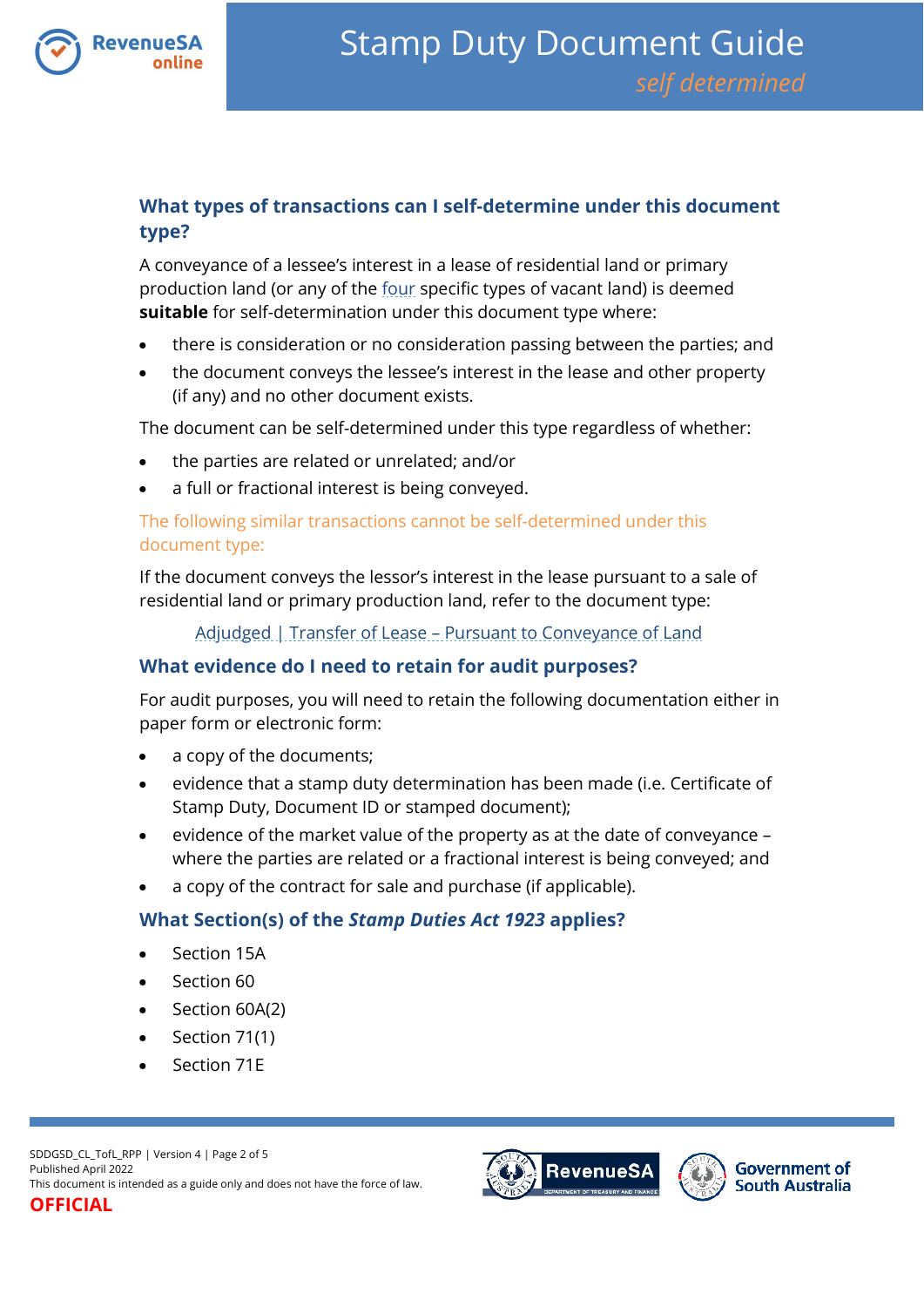

# **What stamp duty is payable on this document?**

Stamp duty is charged using the *ad valorem* conveyance rate of stamp duty on the **consideration** or **market value** of the lease interest being conveyed as at the date of the conveyance, WHICHEVER IS THE GREATER, assuming that the land is at that date free from encumbrances (Section 60A(1)).

If the transfer is for no consideration, stamp duty is calculated on the **market value**.

If the transaction is a *bona fide* arm's length transaction between unrelated parties, then pursuant to Section 60A(2) the consideration will be treated as the market value of the lease interest as at the date of the conveyance.

Where a fractional interest is conveyed, the parties are related or the transaction is not at 'arm's length', you will need to obtain evidence of the market value of the lease interest as at the date of the conveyance. For example:

- valuation from a suitably qualified valuer (if the valuation is less than the Valuer-General valuation for the land, the conveying document must be **submitted to the Commissioner for assessment** together with a copy of the valuation); or
- evidence of the current Valuer-General's value of the land (e.g. a copy of the relevant SAILIS print out). If you do not accept this value, submit the conveying document to the Commissioner for assessment with reasons and evidence to support the lower value.

Pursuant to Section 71(1), the value of the lease interest conveyed must be declared in the conveying document and this declared value will be subject to verification by RevenueSA's Compliance Services Branch. The conveyance of a lessee's interest of the lease may have little value due to the obligations assumed by the transferee, however, to constitute a valid contractual assignment, some valuable consideration must be involved. The Commissioner will accept for stamp duty purposes that a conveyance of a lease interest has at least a nominal value of \$1 giving a stamp duty liability of \$1.

If the declared value appears low, the Commissioner may cause a valuation of the lease interest to be made, and calculate stamp duty on that value.

#### **GST**

If a transaction includes an amount payable for GST, duty is payable on the GST inclusive amount pursuant to Section 15A. The GST must be included in the consideration expressed in the conveying document pursuant to Section 11 of the *Taxation Administration Act 1996*. For example, where the consideration for

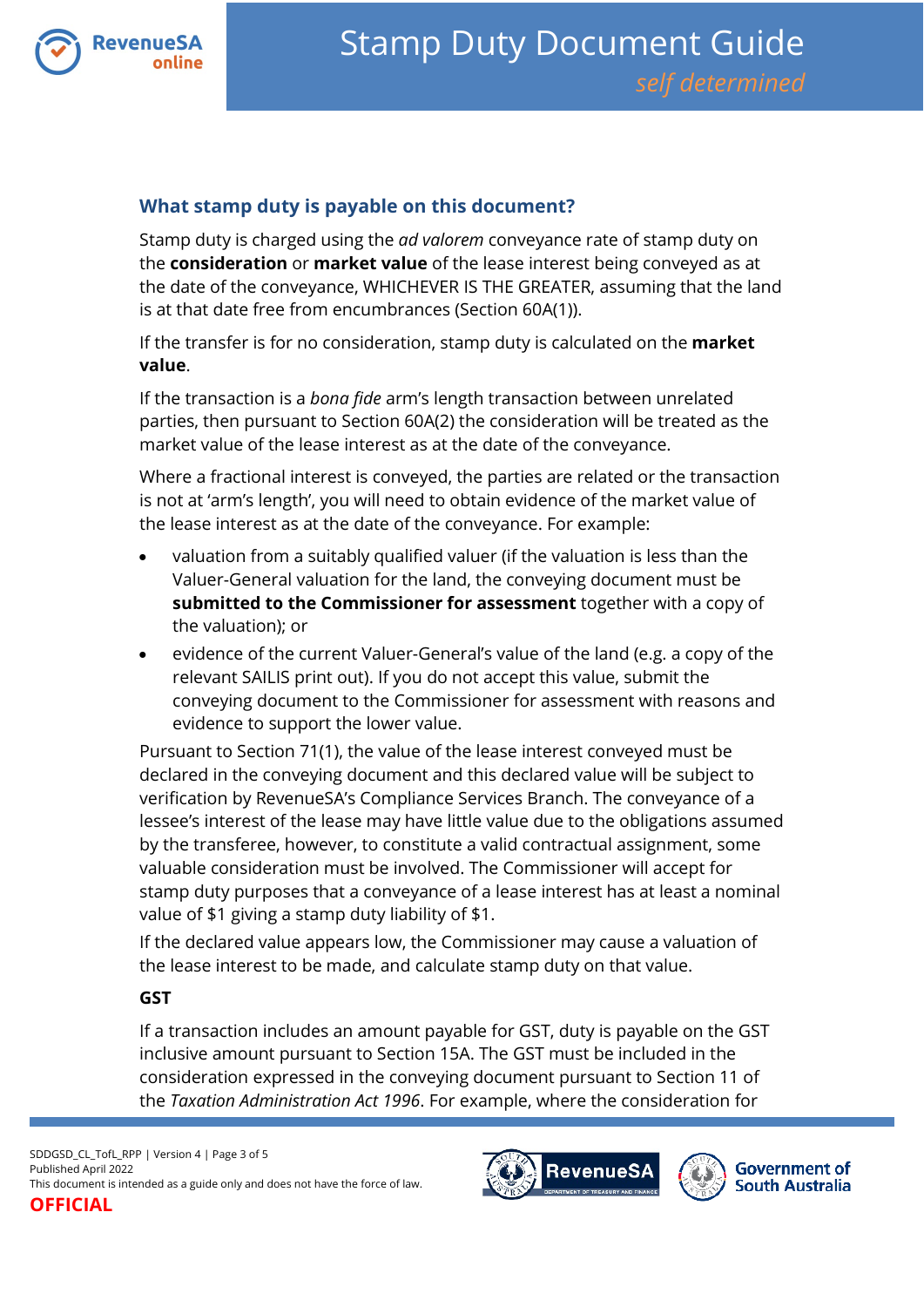

the conveyance of a lessee's interest in a lease is \$100 000 plus GST of \$10,000, the consideration panel in the conveying document can recite either:

- \$100 000 plus GST of \$10 000; or
- \$110 000.

## **Conveyance of Lease Interest pursuant to a Nominee Contract**

Where a sale contract is executed 'and/or nominee', a Letter of Agency is not required.

Any direction to the vendor as to the true transferee at settlement should be recorded in writing and kept on the relevant RevenueSA Online file for audit purposes. Where this direction is provided by the purchaser under the sale contract, this is often referred to as a 'Nomination' or 'Letter of Nomination'.

Refer to [Revenue Ruling SDA009](https://www.revenuesa.sa.gov.au/forms-and-publications/information-circulars-and-revenue-rulings/revenue-rulings/sda009) for further information.

## **Conveyance of Land pursuant to an Assignment of Interest in a Contract**

More than one assignment can arise out of a contract, or the same interest can be assigned more than once. For example, Ann contracts to sell 10 separately titled allotments to Bob. Bob then assigns each allotment to 10 separate unrelated purchasers.

Stamp duty is payable on **each** assignment and on **each** Transfer or other conveying document. The stamp duty payable on each assignment is calculated on the greater of the consideration paid for the assignment or the full market value of the interest assigned. The total of the considerations on the 10 conveying documents should be equal to the contract consideration. Section 67 would **not** be applied to these documents if the Commissioner can be satisfied that each allotment will be used separately and independently of the others, refer to Section 67(2)(a) and the [Stamp Duty Document Guide \(Section 67\)](https://www.revenuesa.sa.gov.au/stampduty/stamp-duty-document-guide/section67) for further information.

Refer to [Revenue Ruling SDA009](https://www.revenuesa.sa.gov.au/forms-and-publications/information-circulars-and-revenue-rulings/revenue-rulings/sda009) for further information.

## **Promoter Company**

'Promoters' means the initial subscribers or office bearers of the newly formed company.

A contract may be entered into between a vendor and a promoter of a company and the subsequent conveyance is between the vendor and the newly incorporated company.